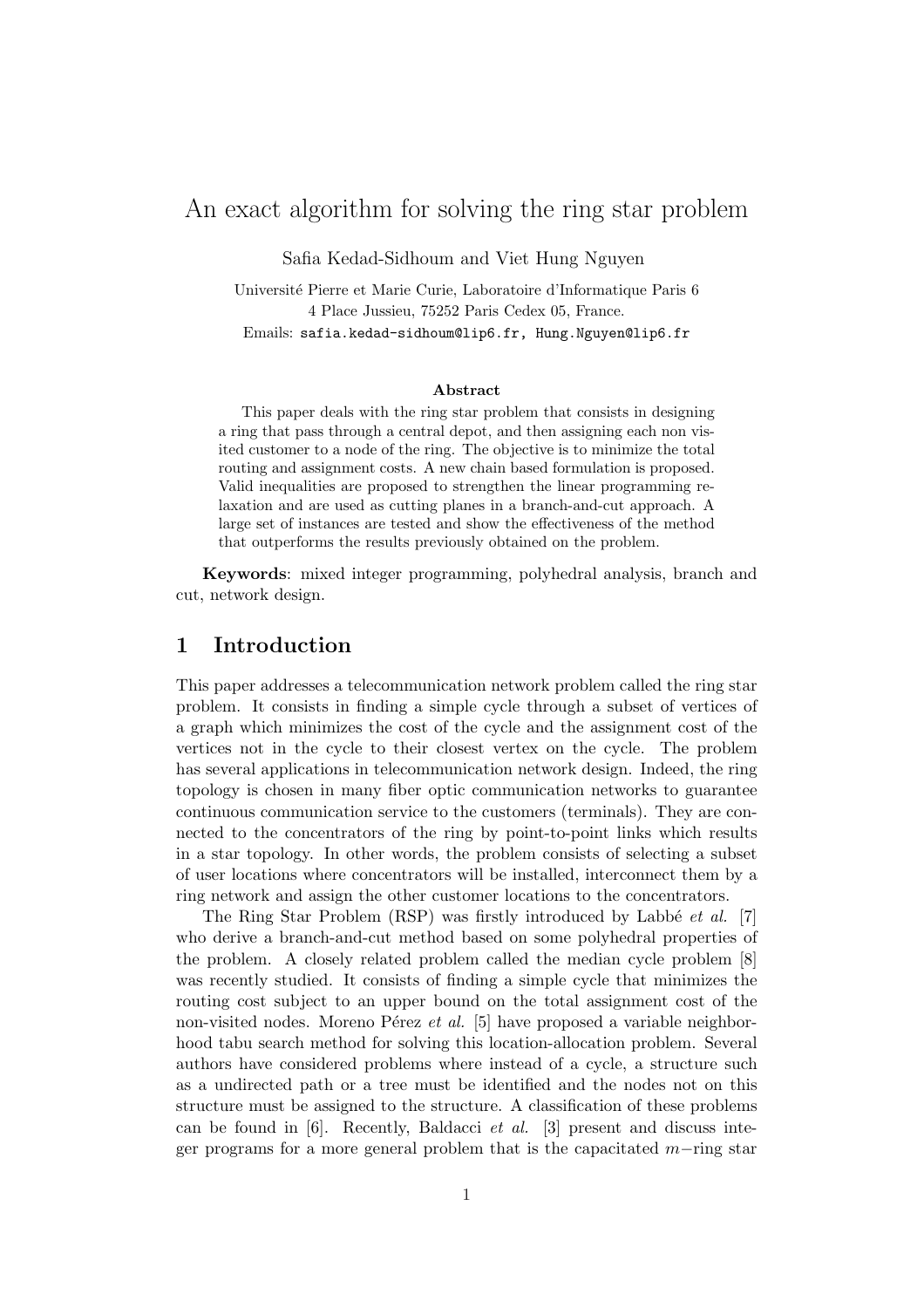

Figure 1: A solution of the ring star problem.

problem to design m node-disjoint simple rings that pass through the central depot and through some other nodes and a set of direct connections from each non-visited customer to a node of a ring. The total number of customer nodes is bounded by an upper limit which represents the ring capacity. The objective is to minimize the cost of the rings and the cost of the customer connections.

The ring-star problem can be formally stated as an optimization problem in graph theory. We consider a mixed graph  $G = (V, E \cup A)$ , where  $V =$  $\{v_1, v_2, \cdots, v_n\}$  is the vertex set,  $E = \{v_i v_j : v_i, v_j \in V\}$  is the edge set and  $A =$  $\{(v_i, v_j) : v_i, v_j \in V\}$  is the arc set. Vertex  $v_1$  is referred to as a root (or depot). Edges in  $E$  refer to the undirected concentrators links, and arcs in  $A$  refer to the directed assignment between customers and concentrators. A nonnegative ring cost  $c_{ij}$  is associated with each edge  $v_i v_j$  and a nonnegative assignment cost  $d_{ij}$  is associated with each arc  $(v_i, v_j)$ . A solution of the ring star problem is a simple cycle through a subset C of V including  $v_1$ . The objective is to determine a solution for which the sum of the ring and the assignment costs is minimized. The ring cost of a solution is the sum of the ring costs of all edges minimized. The ring cost or a solution is the sum or the ring costs of on the cycle. The assignment cost is defined as  $\sum_{v_i \in V \setminus C} \min_{v_j \in C} d_{ij}$ .

The problem is np-hard since the special case in which the assignment costs are very large compared to the ring cost is the classical traveling salesman problem.

The purpose of this paper is to propose a branch and cut exact algorithm for the ring star problem. We propose a new mixed integer linear formulation based on the st-chains which are the undirected simple paths between two specific nodes  $s$  and  $t$ . New facet-defining inequalities are given and are used as cutting planes in a branch-and-cut approach. Experimental results are reported on a large family of instances and show the effectiveness of our approach comparing to previous works.

The paper is organized as follows: In Section 2, we recall the cycle based formulation and describe the new chain based formulation. In Section 3, we analyze the convex hull of all the feasible solutions of the chain based formulation and derive new facet-defining inequalities. In particular, in Section 3.2 we show that every facet-defining inequality for the cycle based formulation can be transformed to a facet-defining inequality for the chain based formulation. In Section 3.3 we establish a link between the st-chain polyhedron and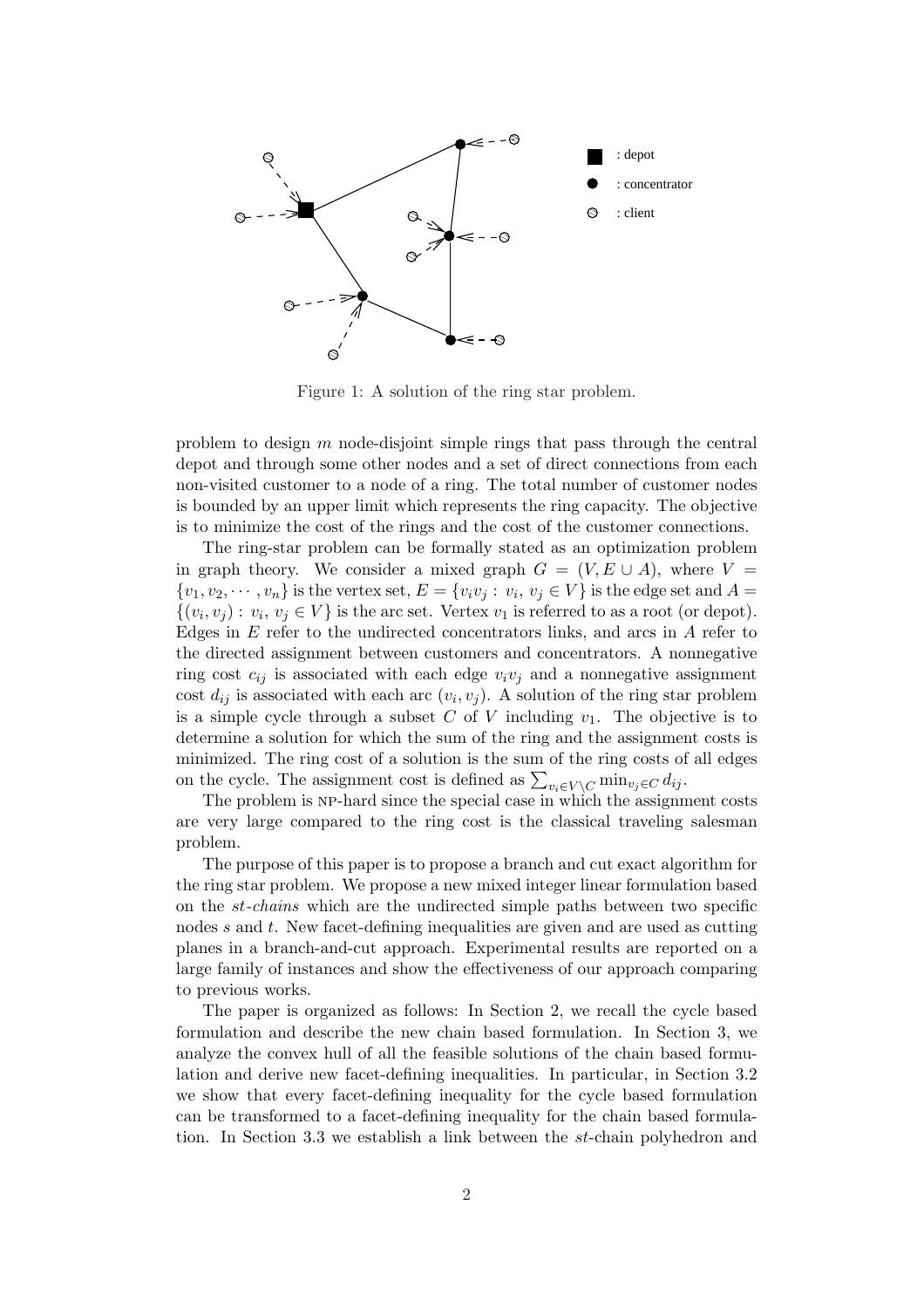the convex hull of the feasible solutions of the chain based formulation. Thus, we derive a new subclass of facet-defining inequalities which is not issued from cycle based formulation. In Section 4, we describe briefly a branch-and-cut algorithm based on the new formulation and compare the computational results to those reported in [7].

## 2 Mathematical formulations

The ring-star problem can be formulated as a mixed integer linear programming (MIP) problem. We present first the MIP formulation introduced by Labbé  $et$ al. [7] and then a new formulation based on undirected simple paths rather than cycles.

## 2.1 Cycle based formulation

In the cycle based formulation, we define for each edge  $v_i v_j \in E$ , a binary variable  $x_{ij}$  equals to 1 if and only if edge  $v_i v_j$  appears in the cycle and  $y_{ij}$  a binary variable equals to 1 if and only if vertex  $v_i$  is assigned to vertex  $v_j$  of the cycle. Moreover, if a vertex  $v_i$  belongs to the cycle then  $y_{ii} = 1$ , that is, vertex  $v_i$  is assigned to itself. We define for  $S \subset V$ ,  $E(S) = \{v_i v_j \in E : v_i, v_j \in S\}$ and  $\delta(S) = \{v_i v_j \in E : v_i \in S, v_j \notin S\}$ . For each subset F of E, we define and  $v(S) = \{v_i v_j \in E : v_i \in S, v_j \notin S\}$ . For each subset F of E, we define  $x(F) = \sum_{v_i v_j \in F} x_{ij}$ . If  $S = \{v_i\}, \delta(\{v_i\})$  will be denoted  $\delta(i)$ . Thus, we have:

$$
\min \sum_{v_i v_j \in E} c_{ij} x_{ij} + \sum_{(v_i, v_j) \in A} d_{ij} y_{ij} \tag{1}
$$

Subject to:

$$
x(\delta(i)) = 2y_{ii}, \qquad \forall v_i \in V \tag{2}
$$

$$
\sum y_{ij} = 1, \qquad \qquad \forall v_i \in V \setminus \{v_1\} \qquad (3)
$$

$$
v_j \in V
$$
  
 
$$
x(\delta(S)) \ge 2 \sum_{v_j \in S} y_{ij}, \qquad \forall S \subset V : v_1 \notin S, v_i \in S
$$
 (4)

$$
x_{ij} \in \{0, 1\}, \qquad v_i v_j \in E \tag{5}
$$

$$
y_{ij} \ge 0, \qquad (v_i, v_j) \in A \tag{6}
$$

$$
y_{11} = 1,\t\t(7)
$$

$$
y_{1j} = 0, \qquad \qquad \forall v_j \in V \setminus \{v_1\} \tag{8}
$$

$$
y_{jj} \in \mathbb{N}, \qquad \forall v_j \in V \setminus \{v_1\} \tag{9}
$$

The objective function (1) minimizes the total cycle and assignment costs. Constraints (2) ensure that the degree of a vertex  $v_i$  is equal to 2 if and only if  $y_{ii} = 1$ , that means that it belongs to the cycle. Constraints (3) mean that either  $v_i$  is a vertex of the cycle, in this case  $y_{ii} = 1$ , or  $v_i$  is assigned to a vertex  $v_j$  of the cycle and in this case  $y_{ii} = 0$  and  $y_{ij} = 1$ . Constraints (4) represent the connectivity constraints. Indeed, they state that S must be connected to its complement by at least two edges of the cycle whenever at least one vertex  $v_i \in S$  is assigned to  $v_j \in S$ . They guarantee that the solution will not include sub-cycles. Constraints  $(2)$ ,  $(5)$ ,  $(7)$  and  $(8)$  ensure that the solution will contain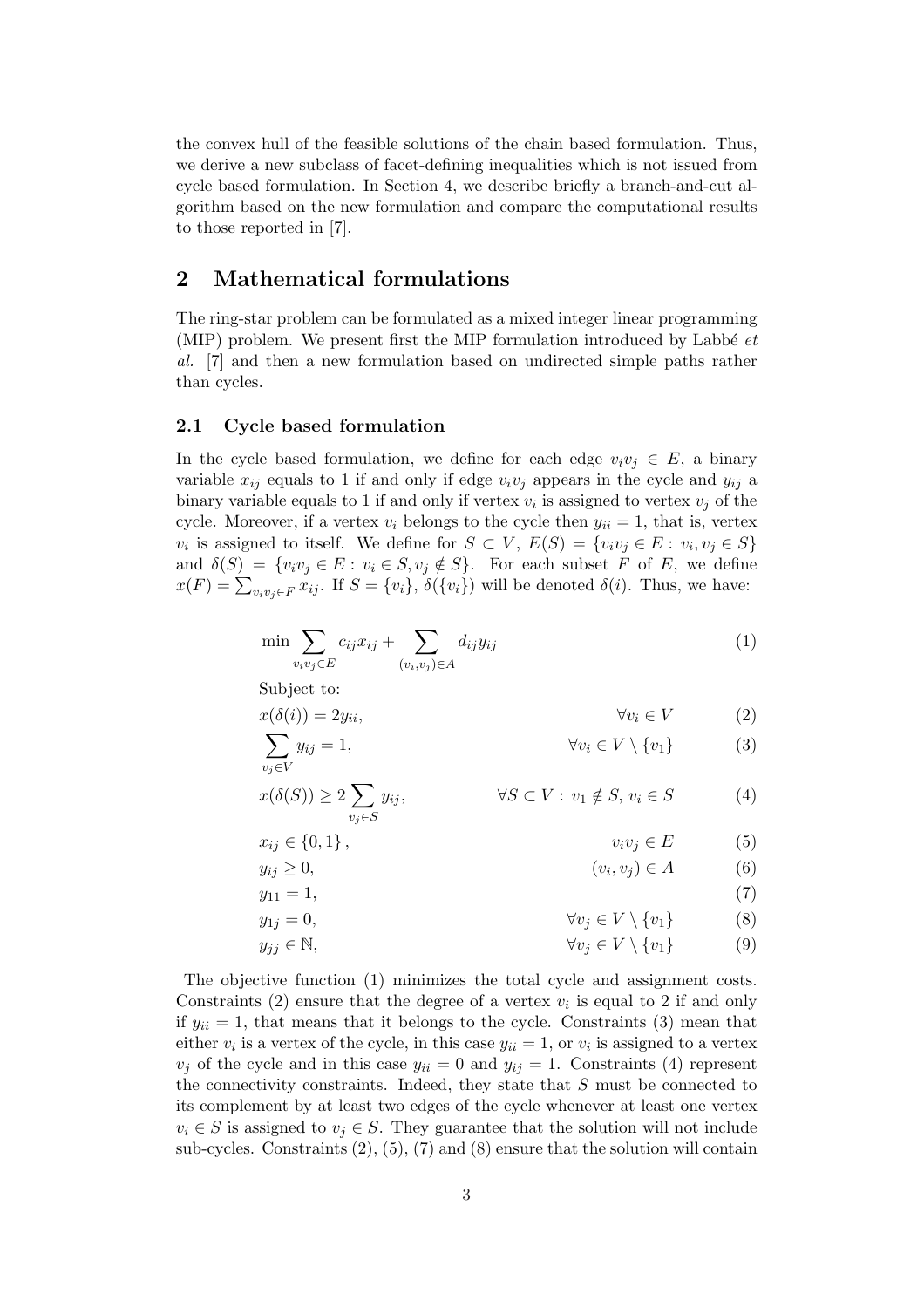at least one cycle including the depot. Constraints  $(2)$ ,  $(3)$ ,  $(4)$  and  $(6)$  state that every vertex not belonging to the cycle is assigned to a vertex of the cycle. Constraints (9) are the integrity constraints for the cycle variables. We can notice that the integrality constraints on the  $y_{ij}$  variables are unnecessary since in an optimal solution of the formulation without constraints  $(9)$ , a node  $v_i$  is always assigned totally to the nearest concentrator  $v_j$  on the cycle, i.e.  $y_{ij} = 1$ .

### 2.2 New chain based formulation

To strengthen the cycle based formulation, Labbé *et al.* [7] have studied the convex hull of all the feasible solutions of RSP. They have notably derived facetdefining inequalities from those of the circuit polytope [4] which is the convex hull of all the cycles. But as in a solution of RSP the cycle is not any cycle and must go through the node  $v_1$ , a facet-defining inequality for the circuit polytope is rather only a valid inequality and not a facet-defining inequality for RSP. Hence, some facet-defining inequalities for RSP may not be derived from the circuit polytope. To overcome this disadvantage, we present below a chain based formulation of the RSP problem in which a solution except the assignments is a st-chain. We shall derive facet-defining inequalities for RSP from the st-chain polyhedron noted  $PP_{st}$  which is the upper hull of all the stchains. The one-one correspondence of the solutions of RSP and the st-chains will give us new facet-defining inequalities as we shall see in Section 3.3.

In the sequel of the paper, we set  $s = v_1$  and add a dummy node which is a clone t of s in G to obtain a new graph  $G' = (V', E' \cup A')$  where  $V' = V \cup \{t\},\$  $E' = E \cup \{st\} \cup \{tu | \text{ where } su \in E \} \text{ and } A' = A. \text{ Let } n' = |V'|, m'_e = |E'|,$  $m'_a = |A'|$  and  $m' = m'_e + m'_a$ .

**Remark 1.** A solution of RSP consists of a st-chain in  $G'$  and an assignment of each remaining nodes to a node in the chain except t.

The mixed integer linear formulation regarding the graph  $G'$  is nearly the same as the cycle based one. Particularly, the objective function is unchanged and the constraints related to the root vertex are now expressed for s and t. We obtain:

$$
\min \sum_{v_i v_j \in E} c_{ij} x_{ij} + \sum_{(v_i, v_j) \in A} d_{ij} y_{ij}
$$
\n
$$
(10)
$$

Subject to:

$$
x(\delta(v_i)) = 2y_{ii} \qquad \forall v_i \in V' \setminus \{s, t\} \tag{11}
$$

$$
y_{ji} = 1 \qquad \qquad \forall v_j \in V' \setminus \{s, t\} \qquad (12)
$$

$$
v_i \in V'
$$
  

$$
x(\delta(S)) \ge 2 \sum_{j \in S} y_{ij} \qquad \forall S \subset V' \setminus \{s, t\}, \quad \forall v_i \in S
$$
 (13)

$$
x_{ij} \in \{0, 1\} \qquad v_i v_j \in E' \qquad (14)
$$

$$
y_{ij} \ge 0 \qquad (v_i, v_j) \in A' \qquad (15)
$$

- $y_{ss} = 1, y_{tt} = 1, y_{si} = 0$  $\setminus \{s, t\}$  (16)
- $x(\delta(s)) = 1, x(\delta(t)) = 1$  (17)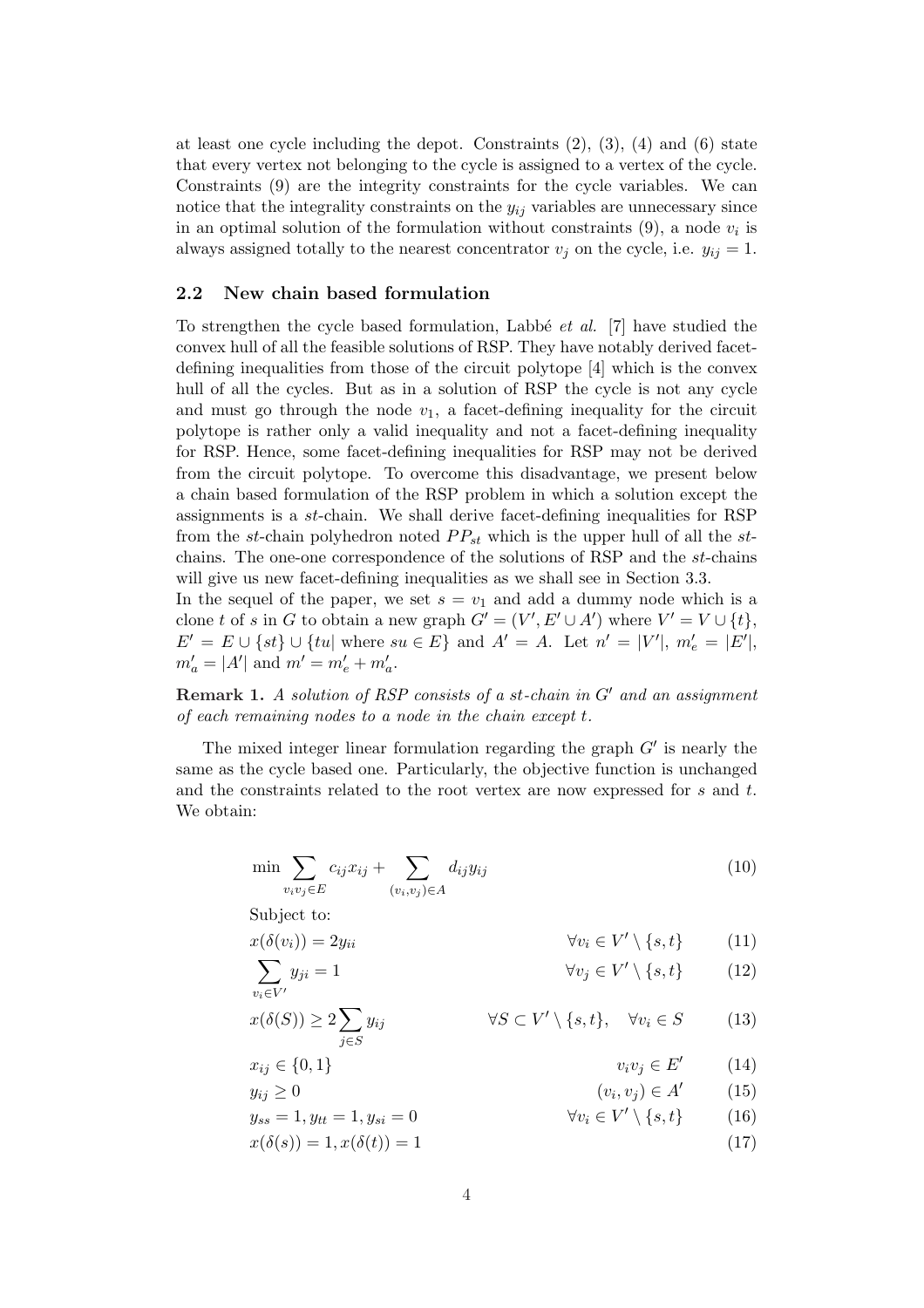We can observe that there are  $n' - 2$  equalities (11),  $n' - 2$  equalities (12),  $n'$  equalities (16) and 2 equalities (17). Thus, the system (11), (12), (16) and (17) has  $3n' - 2$  equalities.

## 3 Polyhedral analysis

Let  $(x, y)$  be any solution of RSP in G', let  $\chi_{(x,y)}$  denote its incidence vector in  $\mathbb{R}^{m'}$ . We define

 $\mathcal{P}_{rs} = \text{ conv}(\{\chi_{(x,y)} | \text{ where } (x,y) \text{ is a solution of RSP }\})$ 

This section is devoted to the study of facial structure of  $\mathcal{P}_{rs}$ . We begin to show that the system defined by  $(11)$ ,  $(12)$   $(16)$  and  $(17)$  characterize the affine hull  $\mathcal{P}_{rs}$ . We establish then the relationship between  $\mathcal{P}_{rs}$  and the st-chain polyhedron and derive new facet-defining inequalities for  $\mathcal{P}_{rs}$ . At the end of the section, we study the projection of  $\mathcal{P}_{rs}$  on the variables y.

### 3.1 Affine hull and dimension of  $P_{rs}$

**Theorem 1.** The affine hull of  $\mathcal{P}_{rs}$  is defined by (11), (12) (16) and (17) and its dimension,  $dim(\mathcal{P}_{rs}) = m' - 3n' + 2$ .

**Proof.** It is obvious that the rows of this system defined by  $(11)$ ,  $(12)$ ,  $(16)$ and (17) are linearly independent, thus its rank is  $3n' - 2$ . Let us assume now that there is another equality:

$$
\alpha^t x + \beta^t y = \gamma \tag{18}
$$

such that  $(18)$  is different from the equalities in  $(11)$ ,  $(12)$   $(16)$  and  $(17)$  and the solutions of RSP satisfy (18). It is obvious that  $\alpha \in \mathbb{R}^{m'_e}$  and  $\beta \in \mathbb{R}^{m'_a}$ . Let  $\alpha_{ij}$  denote the component of  $\alpha$  corresponding to the edge  $v_i v_j$ . Let  $\beta_{ij}$  and  $\beta_{ji}$  denote respectively the components corresponding to the arcs  $(v_i, v_j)$  and  $(v_i, v_i)$ .

From (16), we can fix  $\beta_{ss} = \beta_{tt} = 0$  and  $\beta_{si} = 0$  for all  $v_i \in V' \setminus \{s, t\}$ . From (11), we can fix  $\beta_{ii} = 0$  for all  $v_i \in V' \setminus \{s, t\}$ . At last, from (12), we can fix  $\beta_{is} = 0$  for all  $v_i \in V' \setminus \{s, t\}.$ 

For any of the nodes  $v_i, v_j, v_k$  such that  $v_i, v_j \in V' \setminus \{s, t\}$  and  $v_k \in V'$ , let us consider a solution of RSP in which the st-chain contains the edge  $v_i v_k$  and does not contain  $v_j$ . In this solution, every node that does not belong the st-chain is assigned to s. If we add  $v_i$  between  $v_i$  and  $v_k$  in the st-chain, we obtain another solution of RSP (see Figure 2).

Since both solutions satisfy (18), we derive  $\alpha_{ik} = \alpha_{ij} + \alpha_{jk}$ . This equation applied for all triplets  $v_i, v_j, v_k$  such that  $v_i, v_j \in V' \setminus \{s, t\}$  and  $v_k \in V'$  implies that  $\alpha_{ij} = 0$  for all  $v_i, v_j \in V' \setminus \{s, t\}, \alpha_{si} = \alpha_{sj}$  and  $\alpha_{ti} = \alpha_{tj}$ . From (17), we can fix some  $\alpha_{si}$  and  $\alpha_{ti}$  to 0 and thus all the components of  $\alpha$  are equal to 0, i.e.  $\alpha = \mathbf{0} \in \mathbb{R}^{m'_{e}}$ . Now, we modify the first solution built above by assigning  $v_j$  to  $v_i$ . The equations (18) corresponding to this new solution and the old one allow us to deduce that  $\beta_{ji} = 0$ . Applying this deduction to all pairs  $v_i$ ,  $v_j$ ,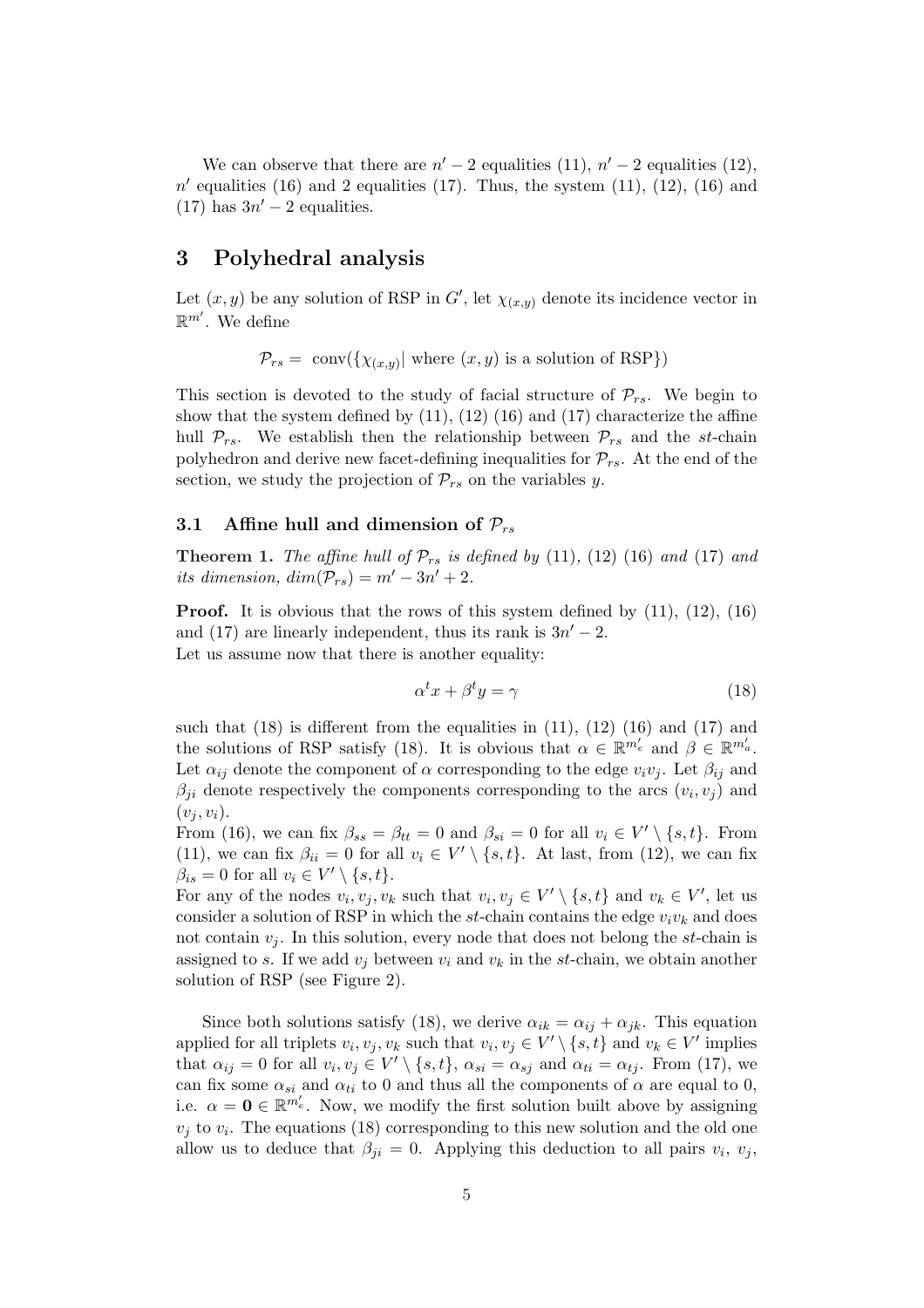

Figure 2: Two solutions of RSP.

we can conclude that the vector  $\beta$  is also the zero vector in  $\mathbb{R}^{m'_a}$ . Thus  $\gamma = 0$ and then the affine hull of  $\mathcal{P}_{rs}$  is described completely by constraints (11), (12), (16) and (17). Consequently,  $dim(\mathcal{P}_{rs}) = m' - (3n' - 2) = m' - 3n' + 2$ .  $\Box$ 

### 3.2 Links between cycle based and chain based formulations

A general technique described in the appendix can be used to prove that a given valid inequality defines a facet for  $\mathcal{P}_{rs}$ . Let  $a^t x + b^t y \geq c$  be a facet-defining inequality  $I$  of RSP for the cycle based formulation. We transform  $I$  to an inequality  $a^{t}x + b^{t}y \geq c'$  denoted by I' for the chain based formulation as follows:

$$
a'_{ij} = a_{ij} \ \forall i, j \in V' \setminus \{t\},
$$
  
\n
$$
a'_{ti} = a_{si} \ \forall i, j \in V' \setminus \{s, t\},
$$
  
\n
$$
b' = b, \ c' = c, \ a'_{st} = c' - \sum_{i \in V' \setminus \{s, t\}} b_{is}
$$

**Lemma 1.** The inequality  $I'$  defines a facet for  $\mathcal{P}_{rs}$ .

**Proof.** We can see that the solutions of RSP satisfying respectively I and I' at equality are the same. Let  $A$  and  $A'$  be the matrices whose rows are the incidence vectors of these solutions respectively in the cycle based formulation and in the chain based formulation. We proceed to eliminate columns in  $A$  as described in the general framework. After that, the matrix  $A$  has  $m-3n+1$  columns. Let  $\mathcal{A}_1$  be the submatrix of  $\mathcal A$  containing the columns corresponding to the variables  $x_{si}$  for all  $i \in V \setminus \{s\}$ . Let  $\mathcal{A}_2$  be the submatrix containing the columns which are not in  $A_1$ . The same procedure is applied for  $I'$  and in addition we use the row corresponding to the solution that consists of the edge st and the assignment of the remaining nodes to s to eliminate the column corresponding to the variable  $x_{st}$ . It remains  $m' - 3n' + 1$  columns in A'. We set  $\mathcal{A}'_1$  the submatrix of A' containing the columns corresponding to the variables  $x_{si}$  and  $x_{ti}$  for all  $i \in V \setminus \{s, t\}$  and  $\mathcal{A}'_2$  the submatrix containing the columns which are not in  $\mathcal{A}'_1$ . We can see that  $A_2 = A'_2$ . As I defines a facet for the cycle based formulation, i.e. A is full-column rank and  $rank(\mathcal{A}) \leq rank(\mathcal{A}_1) + rank(\mathcal{A}_2)$ ,  $\mathcal{A}_1$  and  $\mathcal{A}_2$  are full-column rank, i.e.  $rank(\mathcal{A}_1) = n - 2$  and  $rank(\mathcal{A}_2) = m - 4n + 3$ . Thus,  $rank(\mathcal{A}'_2) = m - 4n + 3 = m' - n' - 4(n' - 1) + 3 = m' - 5n' + 7$ . The proof is complete if we can show that  $\mathcal{A}'_1$  is full-column rank, i.e.  $rank(\mathcal{A}'_1) = 2n' - 6$ . This can be shown by considering  $2n' - 6 = 2(n+1) - 6 = 2n - 4$ ,  $rank(\mathcal{A}_1) = n - 2$ , and each tight solution with respect to I corresponds to two tight solutions with respect to  $I'$  since each neighbour of s in the cycle can be either a neighbour of s or a neighbour of t in the st-chain.  $\Box$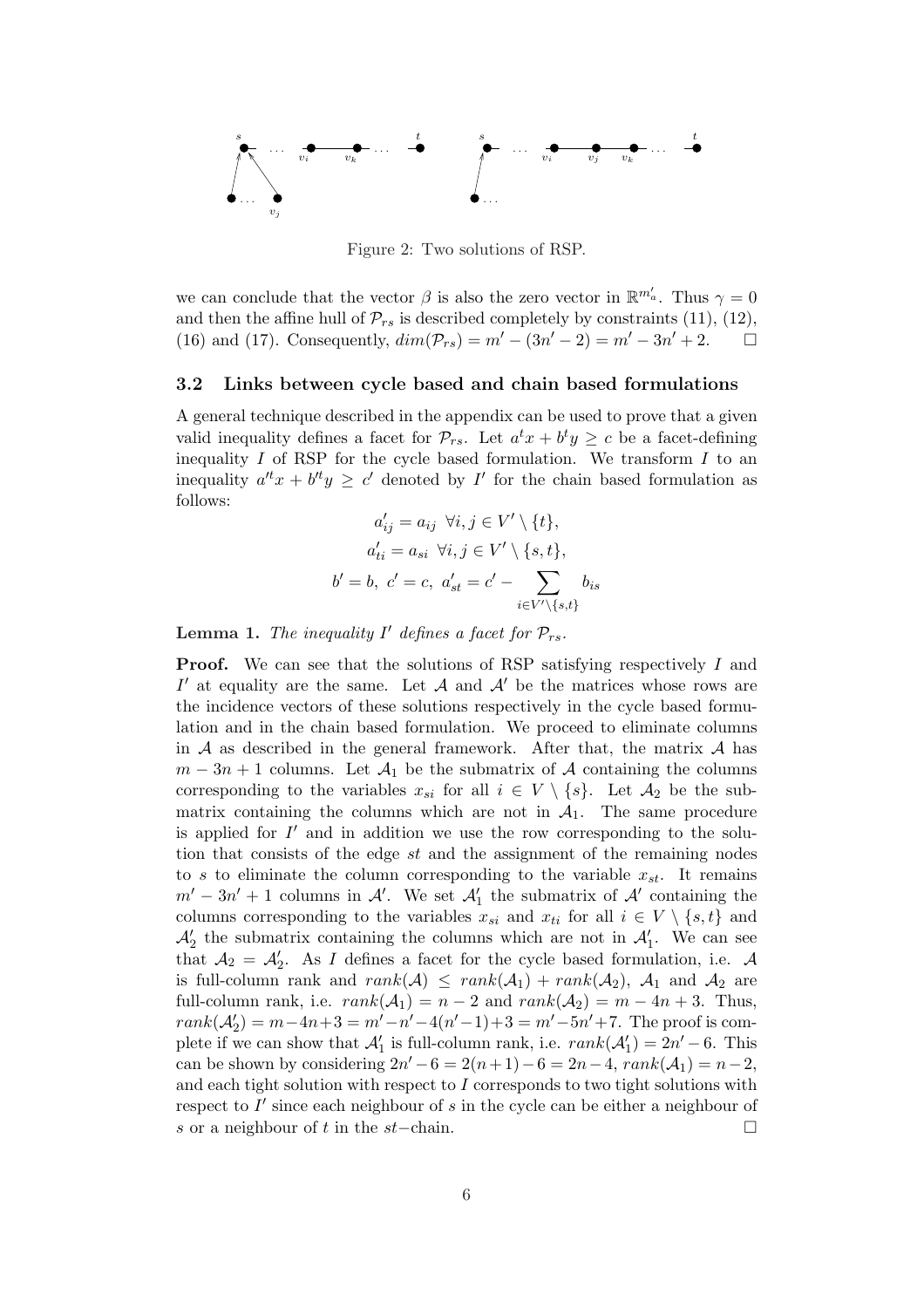Corollary 1. The inequalities (13) define facets for  $\mathcal{P}_{rs}$ .

**Proof.** The inequalities (13) can be obtained by applying the transformation defined above to the inequalities (4) in the cycle based formulation. Since constraints (4) define facets for the cycle based formulation described in section 2.1, thus the inequalities (13) define facets for  $\mathcal{P}_{rs}$  according to Lemma 1.  $\Box$ 

As mentioned in [7], when  $|S| = 2$  and  $S = \{v_i, v_j\}$  with  $v_i, v_j \in V' \setminus \{s, t\}$ and  $v_i \neq v_j$ , using equalities (11), we can rewrite the inequalities (13) as follows:

$$
x_{ij} + y_{ji} \le y_{jj} \text{ for all } v_i, v_j \in V' \setminus \{s, t\} \text{ and } v_i \ne v_j. \tag{19}
$$

Corollary 2. Let us consider

 $y_{ij} + y_{jk} + y_{ki} \leq 1$  for all different nodes  $v_i, v_j, v_k \in V' \setminus \{s, t\}$ 

These inequalities along with the inequalities (14) and (15) define facets for  $\mathcal{P}_{rs}$ .

Proof. These inequalities define facets for the cycle based formulation [7] and remain unchanged under the transformation to the chain based formulation described in the proof of Lemma 1.  $\Box$ 

## 3.3 Facet-defining inequalities from the st-chain polyhedron  $PP_{st}$

We establish the links between the facets of  $\mathcal{P}_{rs}$  and the ones of its projection on x-space  $PP_{st}$  by the following properties. All the proofs are provided in the appendix.

**Lemma 2.** Let  $a^t x \geq b$  be a facet defining inequality I of  $PP_{st}$ . Then I also defines a facet of  $\mathcal{P}_{rs}$  if for all pairs of vertices u,  $v \notin \{s, t\}$ , there are some st-chains satisfying I at equality containing u but not v, and conversely there are some st-chains satisfying I at equality containing v but not u.

A T-join with  $T = \{s, t\}$  is composed by a st-chain and eventually some additional cycles. It is well-known that the T-join polytope, i.e. the convex hull of the incidence vectors of all the T-joins is completely characterized by trivial inequalities and the blossom inequalities. A blossom inequality is associated to a vertex subset  $U \subset V$  and an edge subset  $F \subset \delta(U)$  such that  $|U \cap \{s,t\}| + |F|$ is odd. Such a blossom inequality is defined as follows:

$$
x(\delta(U) \setminus F) - x(F) \ge 1 - |F| \tag{20}
$$

To fit to the st-chains, we make a slight change to the inequality  $(20)$  and we obtain a new inequality called  $st$ -chain-blossom. The set  $F$  could not contain the edge st. The new inequality st-chain-blossom is defined as follows:

$$
x(\delta(U)\backslash F) - x(F) + (1 - |F|)x_{st} \ge 1 - |F| \,\forall U \subset V', F \subset \delta(U), |U \cap \{s, t\}| + |F| \text{ is odd} \tag{21}
$$

**Proposition 1.** The st-chain-blossom inequalities (21) define a facet for  $PP_{st}$ if and only if  $F$  is a matching.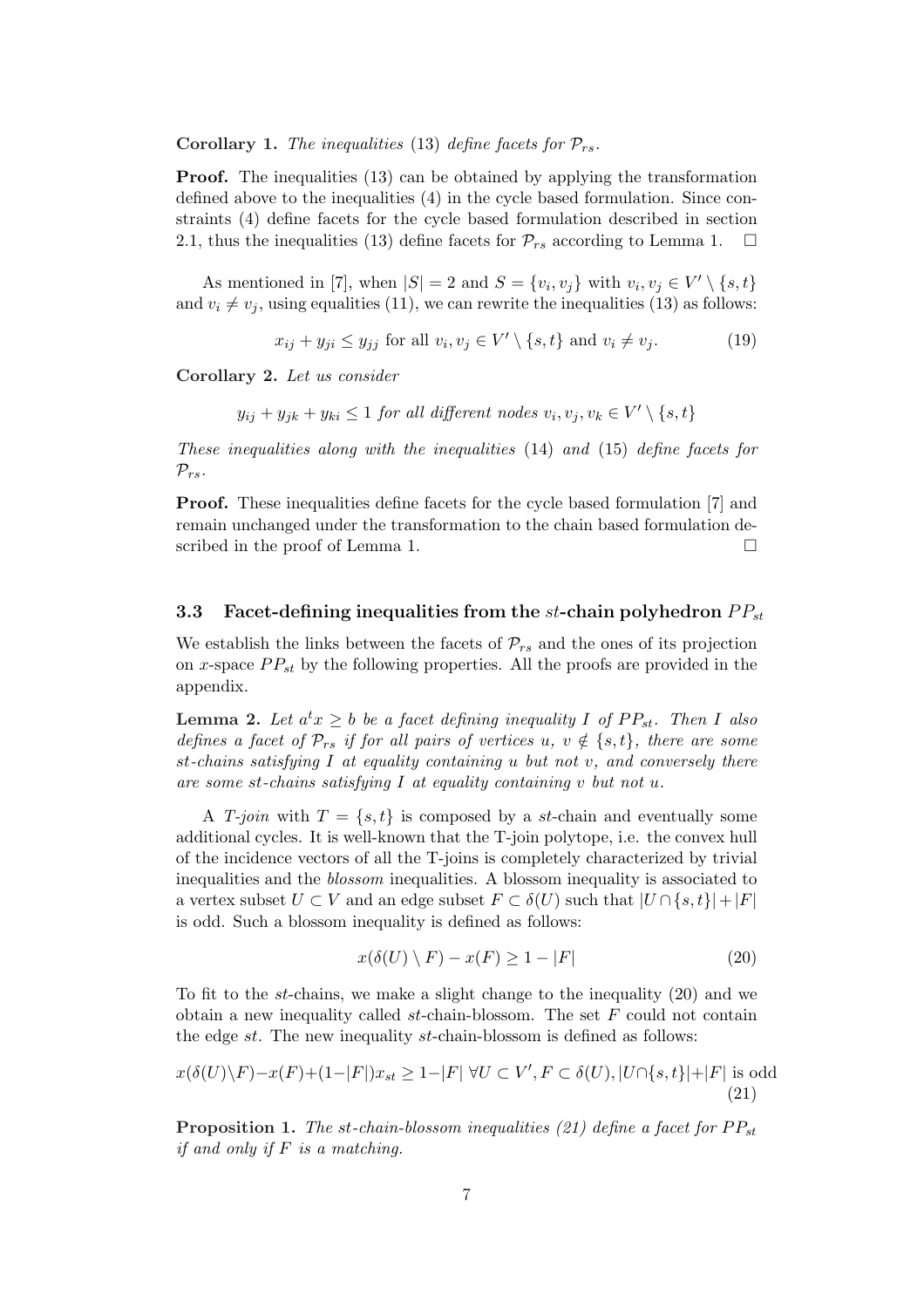**Proof.** First, we show the validity of the st-chain-blossom inequalities. It is easy to see that all st-chains that contain at most  $|F| - 1$  edges in F satisfy (21). For those containing all the edges in  $F$ , the arrangement of s and t make that they contain at least one edge in  $\delta(U) \setminus F$ , hence satisfy (21).

Let us assume that F is not a matching, i.e. there exists two edges  $uv_1, uv_2 \in F$ both incident to some vertex u. As we argue above, the  $st$ -chains satisfying  $(21)$ at equality contain at least  $|F| - 1$  edges in F. Hence, they should go through the vertex u and then satisfy also  $x(\delta(u)) = 2$ . Therefore (21) can not define facets when  $F$  is not a matching.

If F is a matching, let us assume that there is another inequality  $\alpha^T x \geq \beta$ such that all the st-chains satisfying (21) satisfy also  $\alpha^T x = \beta$ . We can notice



Figure 3: Two forms of the set U.

that when the set U contains either s or t then  $|F|$  must be even, otherwise when U contains both s, t or none of them then  $|F|$  must be odd. As s and t are symmetric as well as U and  $V \setminus U$ , we will only consider two cases :

- none of the nodes s and t are in  $U$ .
- only  $s \in U$  and  $t \notin U$

as depicted in Figure 3. The two cases shown in Figure 3 denote the smallest forms for st-chain-blossom inequalities, the proof will be done only for these forms. These properties can be easily extended to all the other cases.

• Proof for the first form when  $s, t \notin U$ : the chains  $sv_1u_1u_2v_2t$  and  $sv_1u_1u_3u_2v_2t$ satisfy (21) at equality, thus they satisfy also  $\alpha^T x = \beta$ . From the corresponding equations  $\alpha^T x = \beta$  of those two chains, we deduce that  $\alpha_{u_1u_2} = \alpha_{u_1u_3} + \alpha_{u_2u_3}$ . By the perfect symmetry of nodes  $u_1, u_2$  and u<sub>3</sub>, we obtain  $\alpha_{u_2u_3} = \alpha_{u_1u_2} + \alpha_{u_1u_3}$  and  $\alpha_{u_1u_3} = \alpha_{u_1u_2} + \alpha_{u_2u_3}$ . This implies that  $\alpha_{u_1u_2} = \alpha_{u_1u_3} = \alpha_{u_2u_3} = 0.$ 

The chains  $sv_1u_1u_2v_2t$  and  $sv_1u_1u_3v_3t$  are tight. From the two corresponding equations  $\alpha^T x = \beta$ , we deduce that  $\alpha_{v_2t} = \alpha_{v_3t}$ . By symmetry,  $\alpha_{v_1t} = \alpha_{v_2t} = \alpha_{v_3t}$  and  $\alpha_{v_1s} = \alpha_{v_2s} = \alpha_{v_3s}$ . We fix these coefficients and  $\beta$  to zero.

By considering the chains  $sv_1u_1u_2v_2t$  and  $sv_1u_1u_2v_2v_3t$ , we have  $\alpha_{v_2v_3} =$ 0. Symmetrically,  $\alpha_{v_1v_2} = \alpha_{v_2v_3} = \alpha_{v_3v_1} = 0.$ 

In the tight chains containing edges  $u_i v_i$ ,  $u_j v_j$  with  $1 \leq i \neq j \leq 3$ ,  $\alpha_{u_i v_i}$ and  $\alpha_{u_jv_j}$  are the unique not null coefficient. By considering all the chains, we can derive that  $\alpha_{u_1v_1} = \alpha_{u_2v_2} = \alpha_{u_3v_3} = 0.$ 

We can see that the tight chains containing all the edges in  $F$ , i.e. the edges  $u_1v_1$ ,  $u_2v_2$  and  $u_3v_3$ , contain only one other edge in  $\delta(U)$ . Regarding these chains, we can deduce that  $\alpha_e = 0$  for all  $e \in \delta(U) \setminus F$ . At last,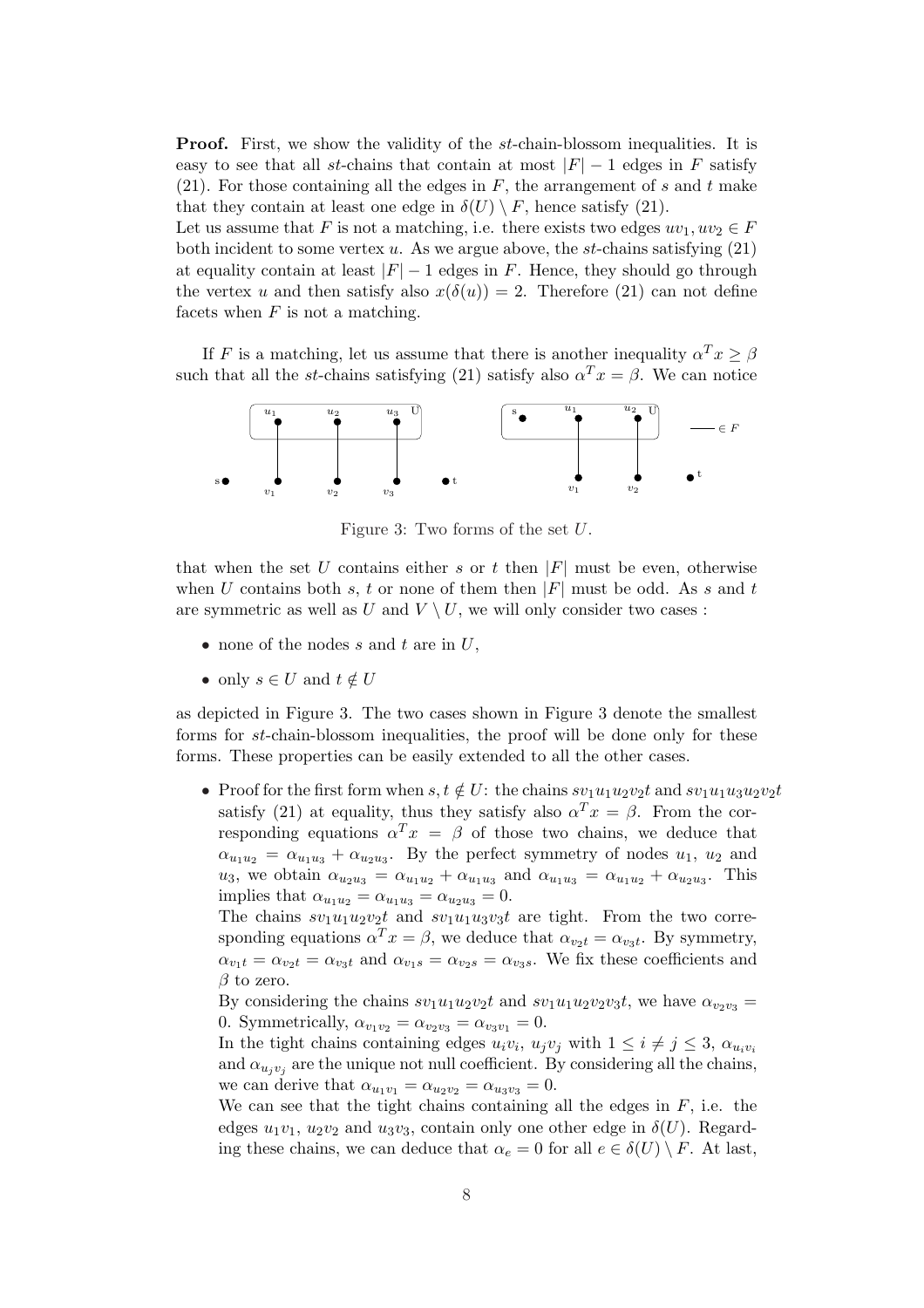the tight chain which is the edge st gives  $\alpha_{st}=0$ . Finally, we obtain  $\alpha = 0$ and  $\beta = 0$ .

• Proof for the second form when  $s \in U$  and  $t \notin U$ : From the two tight chains  $su_1u_2v_2t$  and  $su_2v_2t$ , we derive  $\alpha_{su_2} = \alpha_{u_1u_2} + \alpha_{su_1}$ . Similarly, we also have  $\alpha_{su_1} = \alpha_{u_1u_2} + \alpha_{su_2}$ . This implies that  $\alpha_{u_1u_2} = 0$  and  $\alpha_{su_1} = \alpha_{su_2}$ . Symmetrically, we deduce that  $\alpha_{v_1v_2} = 0$  and  $\alpha_{tv_1} = \alpha_{tv_2}$ . Let us fix  $\alpha_{su_1} = \alpha_{su_2} = 0$  and  $\alpha_{tv_1} = \alpha_{tv_2} = 0$ . From the tight chain  $su_1v_1t$ , we deduce  $\alpha_{u_1v_1} = 0$ . Similarly, we have

 $\alpha_{u_2v_2} = 0$ . Considering the tight chain  $sv_1u_1u_2v_2t$ , we derive  $\alpha_{sv_1} = 0$ . By symmetry, we have  $\alpha_{sv_1} = \alpha_{sv_2} = 0$  and  $\alpha_{tu_1} = \alpha_{tu_2} = 0$ . Finally, the tight chain  $su_1v_1u_2v_2t$  gives  $\alpha_{v_1u_2} = \beta$ . Again, by the same argument, we have  $\alpha_{v_1u_2} = \alpha_{u_2v_1} = \beta$ . Let us fix  $\beta = 0$ , this implies that all the components of the vector  $\alpha$  are equal to 0.

Corollary 3. If  $F$  is a matching of the subgraph of  $G'$  induced by the edge set  $E'$ , the st-chain-blossom inequalities define a facet for  $\mathcal{P}_{rs}$ .

The proof is based on the fact that if  $F$  is a matching, the st-chain-blossom inequalities satisfy the conditions of Lemma 2. This proves the property.  $\Box$ 

Labbé *et al.* [7] show that the following inequalities called 2-matching define facets for the cycle based formulation for all  $U \subset V$  such that  $|U| \geq 6$  and  $F \subset \delta(U)$  such that F is a matching and  $|F| \geq 3$  and odd:

$$
x(E(U)) + x(F) \le \sum_{v_i \in U} y_{ii} - \lfloor \frac{|F| - 1}{2} \rfloor \tag{22}
$$

We will show in the following that the 2-matching inequalities is a subcase of the st-chain-blossom inequalities when both  $s, t \in U$  or both  $s, t \notin U$  and  $|F|$ is odd for the chain based formulation.

We can see that  $x(\delta(U) \setminus F) - x(F) = x(\delta(U)) - 2x(F)$ . The equalities (11) we can see that  $x(\theta(U) \setminus F) = x(F) = x(\theta(U)) - 2x(F)$ . The equalities (11)<br>and (17) will give  $x(\delta(U)) = \sum_{v_i \in U} y_{ii} - 2x(E'(U))$ . Two cases are considered:

• if both  $s, t \in U$  then the st-chain-blossom inequality becomes

$$
x(E(U)) + x(F) \le y_{ss} + y_{tt} + 2 \sum_{v_i \in U \setminus \{s,t\}} y_{ii} - \lfloor \frac{|F| - 1}{2} \rfloor
$$

$$
x(E(U)) + x(F) \le 2 + 2 \sum_{v_i \in V \setminus \{s,t\}} y_{ii} - \lfloor \frac{|F| - 1}{2} \rfloor
$$

This form is the transformation of the 2-matching inequalities when  $s \in U$ for the chain based formulation.

• if both  $s, t \notin U$  then the st-chain-blossom inequality becomes

$$
x(E(U)) + x(F) \le 2\sum_{v_i \in U} y_{ii} - \lfloor \frac{|F| - 1}{2} \rfloor
$$

This form is the transformation of the 2-matching inequalities when  $s \notin U$ for the chain based formulation.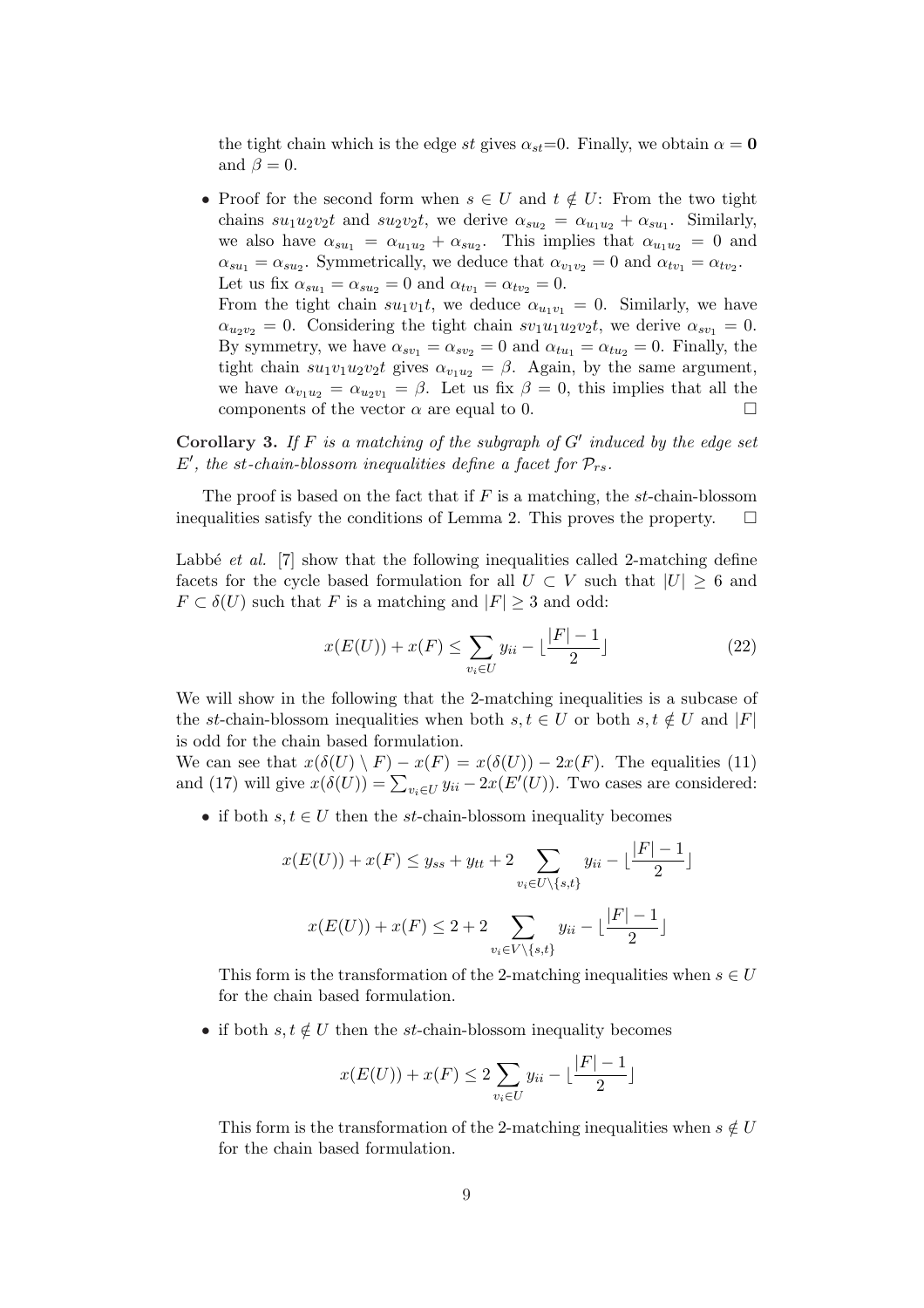• if either  $s \in U, t \notin U$  or  $t \in U, s \notin U$  then  $|F|$  is even and then the st-chain-blossom inequality becomes

$$
x(E(U)) + x(F) \le 2 \sum_{v_i \in U \setminus \{s,t\}} y_{ii} - \frac{|F|}{2}
$$

This form can not be obtained by the transformation of some facets known for the cycle based formulation, thus this defines a new facet for the chain based formulation  $\mathcal{P}_{rs}$ . Let us call this subcase of the st-chain-blossom inequalities, the st-chain-blossom pairs.

We can conclude by the following property:

Corollary 4. The cycle based formulation described in Section 2.1 contains strictly the chain based formulation.

Proof. Indeed, all the facet-defining inequalities given in [7] for the cycle based formulation are facet-defining inequalities for the chain based formulation in an equivalent form as described in Section 3.2. Moreover, there are facet-defining inequalities for the chain based formulation which are not derived from the cycle based formulation.  $\Box$ 

## 4 Computational results

### 4.1 A branch-and-cut algorithm for the RSP

The basic steps of the branch-and-cut algorithm used to solve the RSP are similar to the algorithm described in [7]. The main difference is that we introduce the st-chain blossom pair inequalities as cuts to be added when they are violated. All the other inequalities used as cuts or included in the initial linear program are the ones used in [7] under the transformation described above. For a detailed description, we refer the reader to [7]. Moreover, we did not implement a primal heuristic while in [7], the authors applied a primal heuristic every 5 iterations. The other ingredients of a branch-and-cut algorithm such as initial heuristic, node selection policy, branching strategy are identical to the ones used in [7]. The branch-and-cut approach is outlined in what follows.

#### STEP 1 : Computing an upper bound

The principle of the heuristic that computes an upper bound  $\bar{z}$  is similar to the one proposed by Labbé al. [7]. We start with a path  $C =$  $\{v_1, v'_1\}$  and successively insert a vertex  $v_i \notin C$  to minimize  $L(i, \lambda) =$  $\lambda inc(C, i) + (1 - \lambda)(-dec(C, i))$ , where  $inc(C, i)$  is the minimum increment produced in the cost of the  $st$ -chain  $C$  when inserting  $v_i$ , and  $dec(C, i)$  is the decrease produced in the assignment cost. This operation is repeated as long as  $L(i, \lambda) < 0$  with a new insertion. This is done for  $\lambda \in \{0.1, 0.3, 0.5, 0.7, 0.9\}$  and the best solution is selected. The values of  $\lambda$  correspond to different trade off between the ring cost and the assignment cost. Moreover, the initial linear subproblem is then defined in what follows, the subproblem is solved and inserted in a list  $\mathcal{L}$ .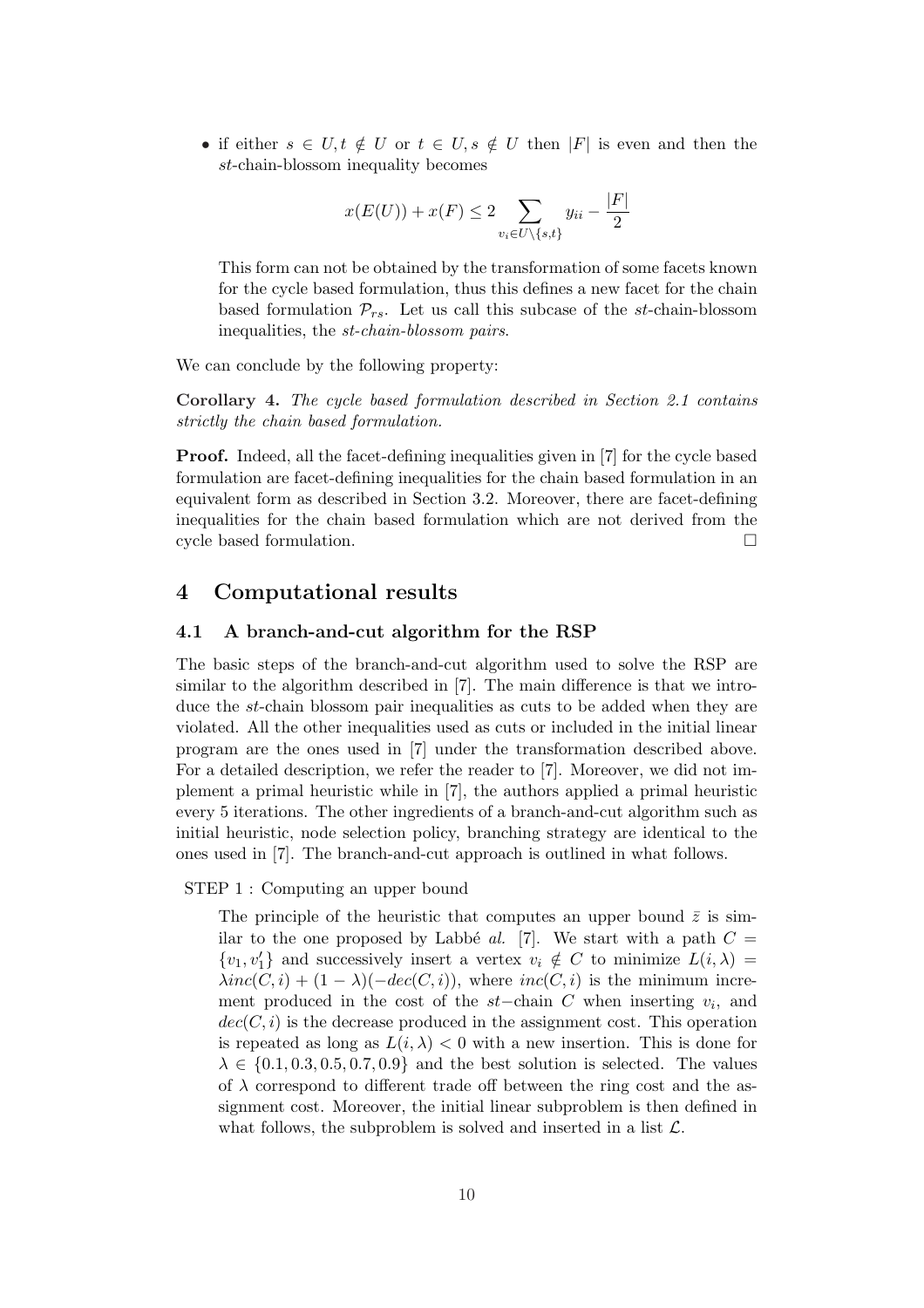$$
\min \sum_{v_i v_j \in E} c_{ij} x_{ij} + \sum_{(v_i, v_j) \in A} d_{ij} y_{ij}
$$
\nSubject to:

\n
$$
x(\delta(v_i)) = 2y_{ii} \qquad \forall v_i \in V' \setminus \{s, t\}
$$
\n
$$
\sum_{v_i \in V'} y_{ji} = 1 \qquad \forall v_j \in V' \setminus \{s, t\}
$$
\n
$$
x_{ij} \in \{0, 1\} \qquad v_i v_j \in E'
$$
\n
$$
y_{ij} \ge 0 \qquad (v_i, v_j) \in A'
$$
\n
$$
y_{ss} = 1, y_{tt} = 1, y_{si} = 0 \qquad \forall v_i \in V' \setminus \{s, t\}
$$
\n
$$
x(\delta(s)) = 1, x(\delta(t)) = 1
$$

STEP 2: Termination check and subproblem selection

If the list  $\mathcal L$  is empty, stop. Otherwise, select a subproblem from the list according to a best-first policy, that is, select the subproblem having the lowest objective function value.

#### STEP 3: Subproblem solution

Set  $t = t+1$ . Let z be the objective function value of the current solution. If  $z \geq \overline{z}$ , go to Step 2. Otherwise, if the solution is feasible for the RSP, set  $\bar{z} = z$ , go to Step 2.

### STEP 4: Constraint separation and generation

Introduce violated connectivity constraints (13) and blossom constraints (21). If no constraint can be generated, go to Step 6. Otherwise, go to Step 3.

#### STEP 5: Branching

Create two subproblems by branching on a fractional  $y_{ii}$  or  $x_{ij}$  variable. The first branching strategy consists in finding a  $y_{ii}$  variable. To this end, we applied the strong branching rule within the five  $y_{ii}$  variables with fractional value closest to 0.5. If all these variables are integer, select a  $x_{ij}$  variable using the same criterion. Insert both subproblems in  $\mathcal L$ and go to Step 2.

We have developed the following separation procedures for Step 4. Let us denote by  $G^* = (V^*, E^* \cup A^*)$  the support graph associated with a given (fractional) solution  $(x^*, y^*)$ , that is,  $V^* = \{v_i \in V' : 0 < y_{ii}^* < 1\}$ ,  $E^* := \{v_i v_j \in E' : 0 < x_{ij} < 1\}$  and  $A^* := \{(v_i, v_j) \in A' : i \neq j, 0 < y_{ij}^* < 1\}.$ 

#### Separation of the connectivity constraints (13):

We use the algorithm described in [7] to solve the separation problem of this constraint which can be reduced to maximum flow problems in  $G^*$ .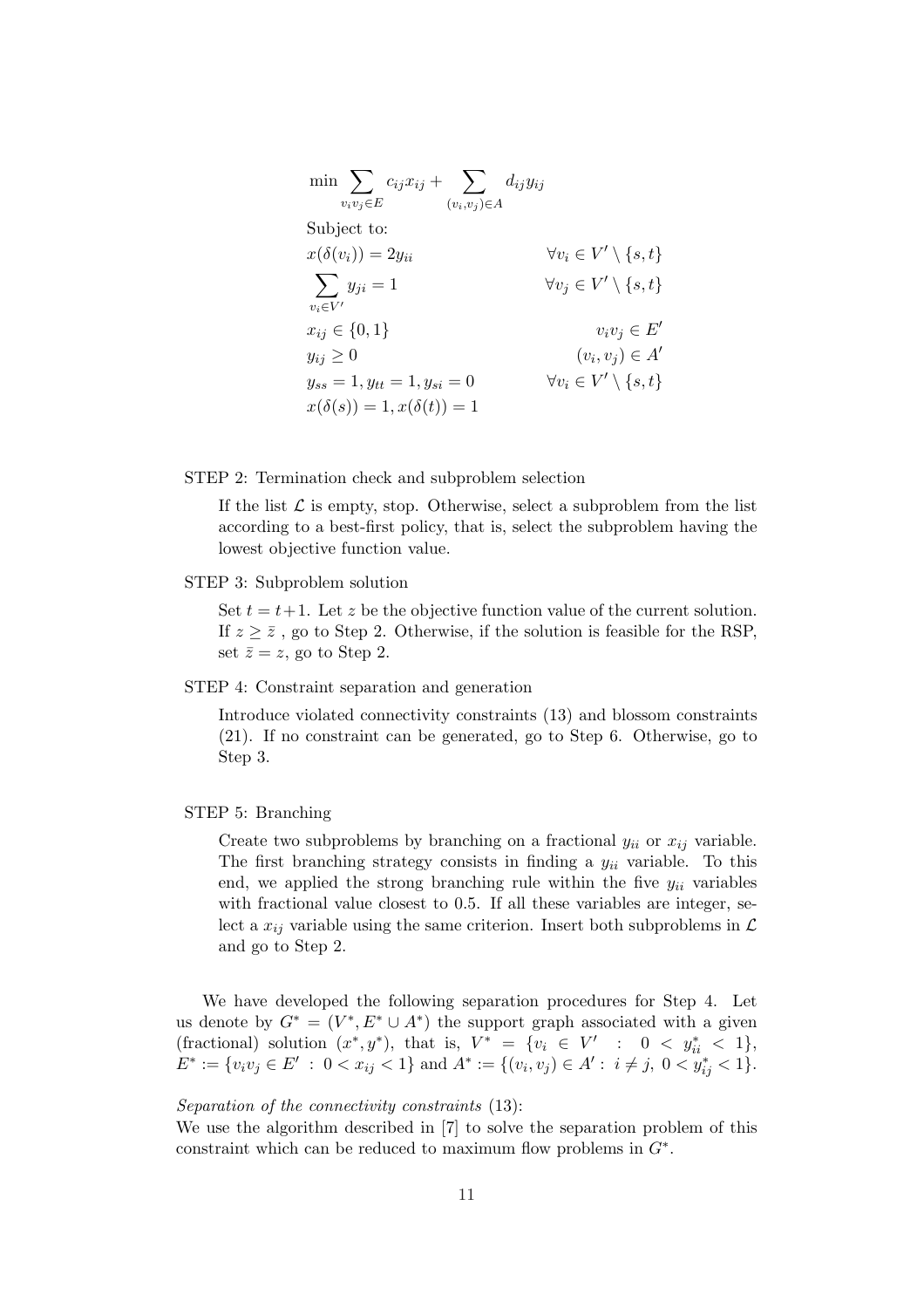#### Separation of the st-chain blossom constraints (21):

The separation problem of the blossom constraint has been known to be polynomial since Padberg and Rao's seminal paper [9]. Recently, Letchford, Reinelt and Theis's [1, 2] proposed a new exact algorithm improving the complexity of Padberg and Rao's algorithm. We adapt this algorithm for the st-chain blossom inequalities.

### 4.2 Branch-and-cut framework and computational environment

The branch-and-cut algorithm is implemented in the  $C++$  programming language. We have used the BCP a branch-and-cut framework of COIN-OR Foundation (http://www.coin-or.org). We have also used the linear solver CLP of COIN-OR to solve the linear program at each node of the search tree. Both BCP and CLP are open source softwares and downloadable from the COIN-OR website. The experiments are conducted on an IBM PC with a Intel Dual Core 3MGHz processor running on Linux operating system.

### 4.3 Numerical experiments

In order to assess the efficiency of the branch-and-cut algorithm based on the chain based formulation (ChB-BC), we drive a comparison with the same approach reported in Labbé *et al.* [7] for the cycle based formulation (CyB-BC). We choose the test instances in Class I described in [7], the other Classes II et III in [7] were generated randomly. The Class I is based on TSP instances from TSPLIB 2.1 involving between 50 and 200 vertices (problems eil51 to kroB200). We recall the main characteristics of these instances. The root was always chosen as the first vertex. If  $l_{ij}$  denotes the distance between vertices  $v_i$  and  $v_j$ given in the TSP files. To obtain optimal solutions visiting approximately 100, 75, 50, and 25% of the total number of vertices in the instances, the settings are  $c_{ij} = \alpha [l_{ij}], d_{ij} = [(10 - \alpha)l_{ij}],$  for  $\alpha \in \{3, 5, 7, 9\}$ , and  $d_{ii} = 0$  for all  $v_i \in V$ . To show that the linear relaxation of our formulation is stronger than the one given in [7], we compare the lower bound obtained at the root node of the branch-and-bound tree which represent the value of the objective function at the root node just before the branching, i.e. when no violated cuts have been found. As in [7], the author reported the percentage of this value over the value of the best solution found, we also report this percentage. Table 1 below shows the comparison of the percentage obtained respectively by the ChB-BC algorithm and the CyB-BC algorithm. The first column is the name of the instance, the second is the value of  $\alpha$ . The third column is the percentage obtained by CyB-BC, the fourth column is the percentage obtained by ChB-BC. The last column report the number of st-chain blossom pair inequalities generated at the root node of the branch-and-bound tree. We only report the instances where optimal solution is not found at the root node. We can notice that for every instance for which the CyB-BC algorithm finds an optimal value at the root node, the ChB-BC algorithm finds it as well.

We can see in Table 1 that the chain based formulation has the same performance as the cycle based formulation when no st-chain-blossom pair inequalities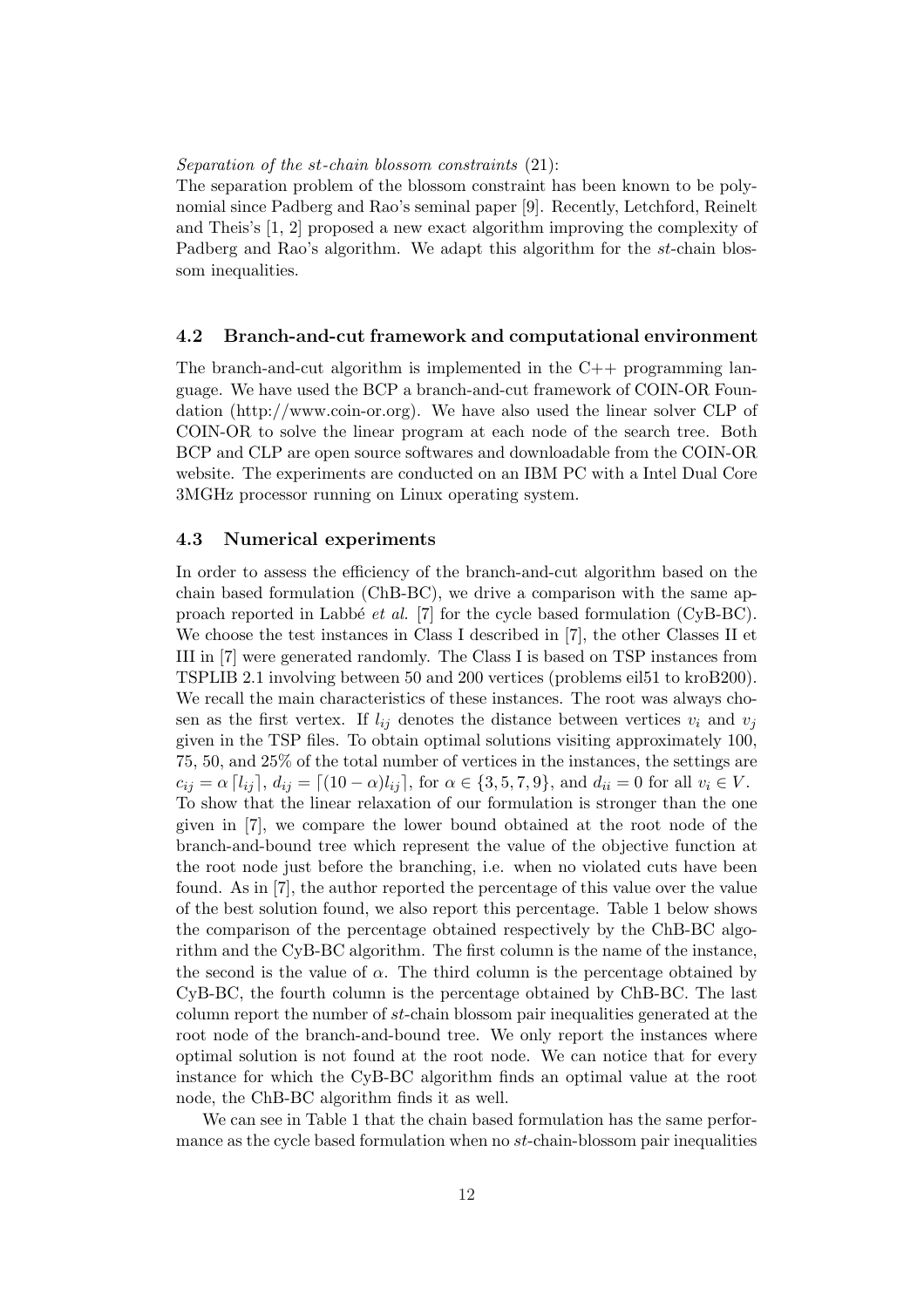| Name             | $\alpha$       | $CyB-BC$ | $ChB-BC$ | $st$ -chain blossom pair |
|------------------|----------------|----------|----------|--------------------------|
| st70             | $\overline{3}$ | 99.80    | 99.80    | $\overline{0}$           |
| st70             | $\overline{5}$ | 99.84    | 99.84    | $\overline{0}$           |
| pr76             | 3              | 98.59    | 98.593   | 68                       |
| pr76             | $\overline{5}$ | 99.66    | 99.68    | 61                       |
| pr76             | $\overline{7}$ | 99.80    | 99.80    | $\overline{0}$           |
| $\mathrm{rat99}$ | 3              | 99.89    | 99.89    | $\overline{0}$           |
| kroA100          | 3              | 99.80    | 99.92    | $\overline{2}$           |
| kroA100          | $\overline{5}$ | 99.78    | 99.78    | $\overline{0}$           |
| kroB100          | 3              | 99.50    | 99.89    | $\bf 5$                  |
| kroC100          | 3              | 99.81    | 99.81    | $\boldsymbol{0}$         |
| kroD100          | 3              | 99.88    | 99.88    | $\overline{0}$           |
| kroE100          | 3              | 99.28    | 99.57    | 39                       |
| eil101           | 3              | 99.84    | 99.84    | $\overline{0}$           |
| pr124            | 3              | 98.82    | 98.82    | $\boldsymbol{0}$         |
| pr124            | 3              | 99.79    | 99.79    | $\overline{2}$           |
| bier127          | 3              | 99.84    | 99.87    | 18                       |
| ch130            | 3              | 99.85    | 99.85    | $\overline{2}$           |
| ch130            | 3              | 99.64    | 99.64    | 138                      |
| pr136            | 3              | 99.45    | 99.5     | 70                       |
| pr144            | 3              | 99.83    | 99.83    | 10                       |
| pr144            | $\overline{5}$ | 99.55    | 99.55    | $\boldsymbol{0}$         |
| kroA150          | 3              | 99.49    | 99.49    | 26                       |
| kroB150          | 3              | 99.51    | 99.57    | $15\,$                   |
| pr152            | 3              | 99.51    | 99.55    | 3                        |
| pr152            | $\overline{5}$ | 96.05    | 96.11    | 155                      |
| pr152            | $\overline{7}$ | 96.66    | 96.76    | 308                      |
| rat195           | 3              | 99.68    | 99.74    | 99                       |
| kroA200          | 3              | 93.59    | 96.59    | 12                       |
| kroA200          | $\overline{9}$ | 97.15    | 98.51    | 151                      |
| kroB200          | 3              | 99.81    | 99.86    | $\overline{2}$           |
| kroB200          | 9              | 95.13    | 97.52    | 66                       |

Table 1: Percentage of the lower bound given at the root node over the best value of the problem given by CyB-BC.

are generated except for the instance ch130 with  $\alpha = 3$ . For the other instances, the addition of the st-chain-blossom pair inequalities induces the improvement of the lower bound. This shows that the chain based formulation is effectively stronger than the cycle based formulation.

We also compare the size of the branch-and-bound tree, i.e. the number of nodes, for some hard instances of the Class I. This way of comparison is less objective than the previous comparison on the lower bound at the root node. This can be biased because we did not implement the primal heuristic that in some cases can reduce the size of the branch-and-bound tree. Moreover, nonalgorithmic parameters of the solver can somehow affect this size such as the numerical precision from which a solution is considered to be integer, the num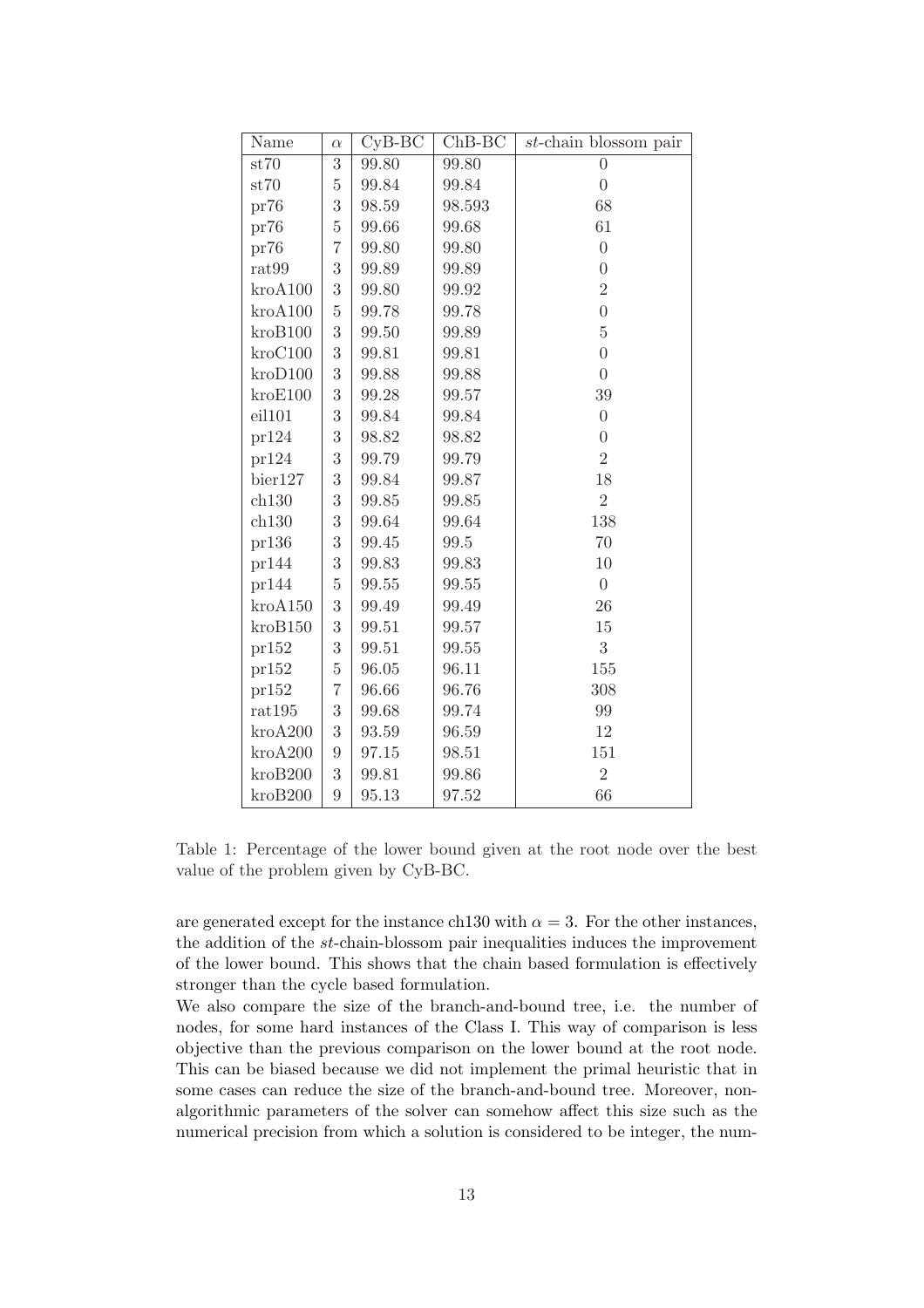ber of iterations a cut is considered ineffective before it is deleted by the solver can also affect this size. Nevertheless, we report some experiments in Table 2. We focused on the instances with  $\alpha = 3$  since for other values of  $\alpha$  the size is generally 1. Beyond the objectivity of the comparison, we can see that most of

| Name               | $\alpha$ | $CyB-BC$ | $ChB-BC$ | st-chain blossom pair |
|--------------------|----------|----------|----------|-----------------------|
| eil <sub>51</sub>  | 3        | 3        | 3        | 0                     |
| pr76               | 3        | 727      | 501      | 355                   |
| $k$ ro $A100$      | 3        | 11       | 11       | $\overline{2}$        |
| kroB100            | 3        | 39       | 15       | 7                     |
| kroD100            | 3        | 5        | 9        | 3                     |
| kroE100            | 3        | 41       | 47       | 50                    |
| eil101             | 3        | 19       | 15       | 5                     |
| pr124              | 3        | 195      | 171      | 88                    |
| pr124              | 5        | 17       | 15       | $\theta$              |
| ch130              | 3        | 21       | 9        | 7                     |
| pr144              | 3        | 21       | 15       | 38                    |
| kroA150            | 3        | 115      | 93       | 225                   |
| rat195             | 3        | 61       | 59       | 88                    |
| d198               | 3        | 65       | 71       | 70                    |
| ch150              | 3        | 35       | 15       | 1                     |
| $k\text{ro}A200^*$ | 3        | 129      | 91       | 438                   |

Table 2: The size in number of nodes of the branch-and-bound tree.

the time, ChB-BC method has a smaller search tree than CyB-BC. Note that we could solve to optimality the instance  $kroA200$  with  $\alpha = 3$  with a search tree of 91 nodes whereas it is not solved completely within 2 hours and with a search tree of 129 nodes in [7]. We did not report the execution time since our computer is much more powerful than the one used in [7]. Moreover, it would be not accurate to quantify the difference between the linear solvers (Coin-Clp and Cplex 6.0). We could say nevertheless that by average our program is 15 times faster and in particular we have solved the instance  $kroA200$  with  $\alpha = 3$ in 6 minutes.

## 5 Conclusion

We proposed a new formulation for the RSP based on chains. This formulation allowed to derive new facet-defining inequalities issued from the st-chain polyhedron. Computational results show that the new inequalities improve the linear relaxation in comparison to the one of the cycle based formulation.

The st-chain-blossom inequalities characterize the up hull of the st-chain polytope which is the convex hull of all the incidence vectors of the st-chains. These inequalities also define facets for the st-chain polytope. They correspond to the "easy" instances of the shortest st-chain problem, i.e. given a cost function which do not induce negative circuits, we can minimize it over the st-chain polytope using only the st-chain-blossom inequalities. It is thus interesting for a future work to study the facet-defining inequalities corresponding to the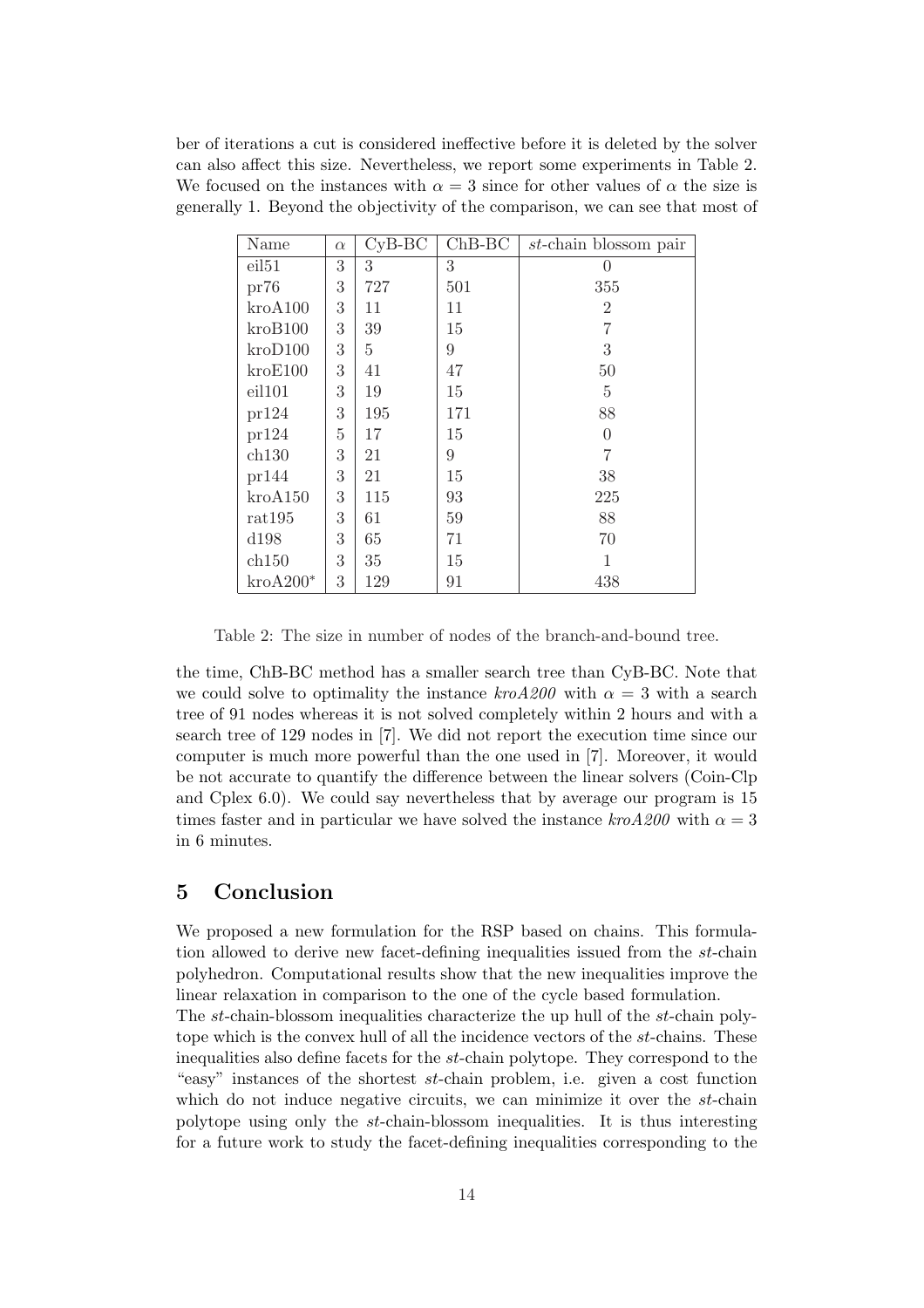"hard" instances of the shortest st-chain problem and using Lemma 2 convert them to a facet of the chain based formulation. Further works should also be invested to explore the location aspect of the problem, i.e. how to locate the concentrator among the nodes. This will allow to find new facet-defining inequalities involving the variables  $y$ 's. Several properties such as at most one assignment among variables  $y_{ij}$ ,  $y_{jk}$  and  $y_{ki}$  is allowed have been discussed in [7], but as the authors have reported, their corresponding inequalities did not show efficiency in the branch-and-cut algorithm. Perhaps, it is more interesting to find mixed properties involving at the same time the variables  $x$ 's and  $y$ 's variables.

## Appendix

### General framework for facet-defining proof

In the following, we describe a general technique to prove that a given valid inequality defines a facet for  $\mathcal{P}_{rs}$ .

Let  $a^t x + b^t y \geq c$  be a valid inequality denoted I for  $\mathcal{P}_{rs}$ . Let us call tight solution with respect to I a solution of RSP satisfying I at equality. We want to prove that I defines a facet for  $\mathcal{P}_{rs}$ . To do this, we will assume that every tight solution of RSP with respect to I satisfies also a valid inequality  $\alpha^t x + \beta^t y \ge \gamma$ at equality. We will show that  $\alpha = \delta a$ ,  $\beta = \delta b$  and  $\gamma = \delta c$  for some real  $\delta$ . This is equivalent to fix  $\gamma$  to 0 and show that  $\alpha = \beta = 0$ .

Let us call  $A$  the matrix that rows are the incidence vectors of all the tight solutions with respect to I. The equations  $(11)$ ,  $(12)$  and  $(16)$  allow us to eliminate columns of  $A$  corresponding to some specific variables, equivalently the coefficients  $\alpha$  or  $\beta$  corresponding to these variables are fixed to 0. From (16), we fix  $\beta_{ss} = \beta_{tt} = 0$  and  $\beta_{si} = 0$  for all  $i \in V' \setminus \{s, t\}$ . From (12), we fix  $\beta_{is} = 0$  for all  $i \in V' \setminus \{s, t\}$ . From (11), we fix  $\beta_{ii} = 0$  for all  $i \in V' \setminus \{s, t\}$ . At this stage, we have eliminated  $n' + (n' - 2) + (n' - 2) = 3n' - 4$  columns of A and it remains  $m' - 3n' + 4$  columns in A.

Now considering (17), we can fix  $\alpha_{is} = 0$  for some  $i \in V' \setminus \{s, t\}$  and  $\alpha_{jt} = 0$ for some  $j \in V' \setminus \{s, t\}$ . We thus eliminate two columns from A. Hence, A has now  $m' - 3n' + 2$  columns. Let  $\alpha'$  and  $\beta'$  be respectively the vectors containing the components of  $\alpha$  et  $\beta$  corresponding to these columns, i.e. without the components fixed to 0. The last step consists of proving that the system

$$
\mathcal{A}\left(\begin{array}{c} \alpha' \\ \beta' \end{array}\right)=0
$$

has a unique trivial solution, i.e.  $\alpha' = 0$  and  $\beta' = 0$ .

## Proof of the Lemma 2

**Proof.** As I is valid for  $PP_{st}$ , it is also valid for  $\mathcal{P}_{rs}$ .

To complete the proof, we will exhibit  $m'-3n'+2$  affinely independent solutions of RSP satisfying I at equality. As I defines a facet for  $PP_{st}$  there are  $m'_e - 2$ st-chains affinely independent satisfying  $I$  at equality. We transform them to  $m'_e$  – 2 affinely independent solutions of RSP by assigning the vertices not